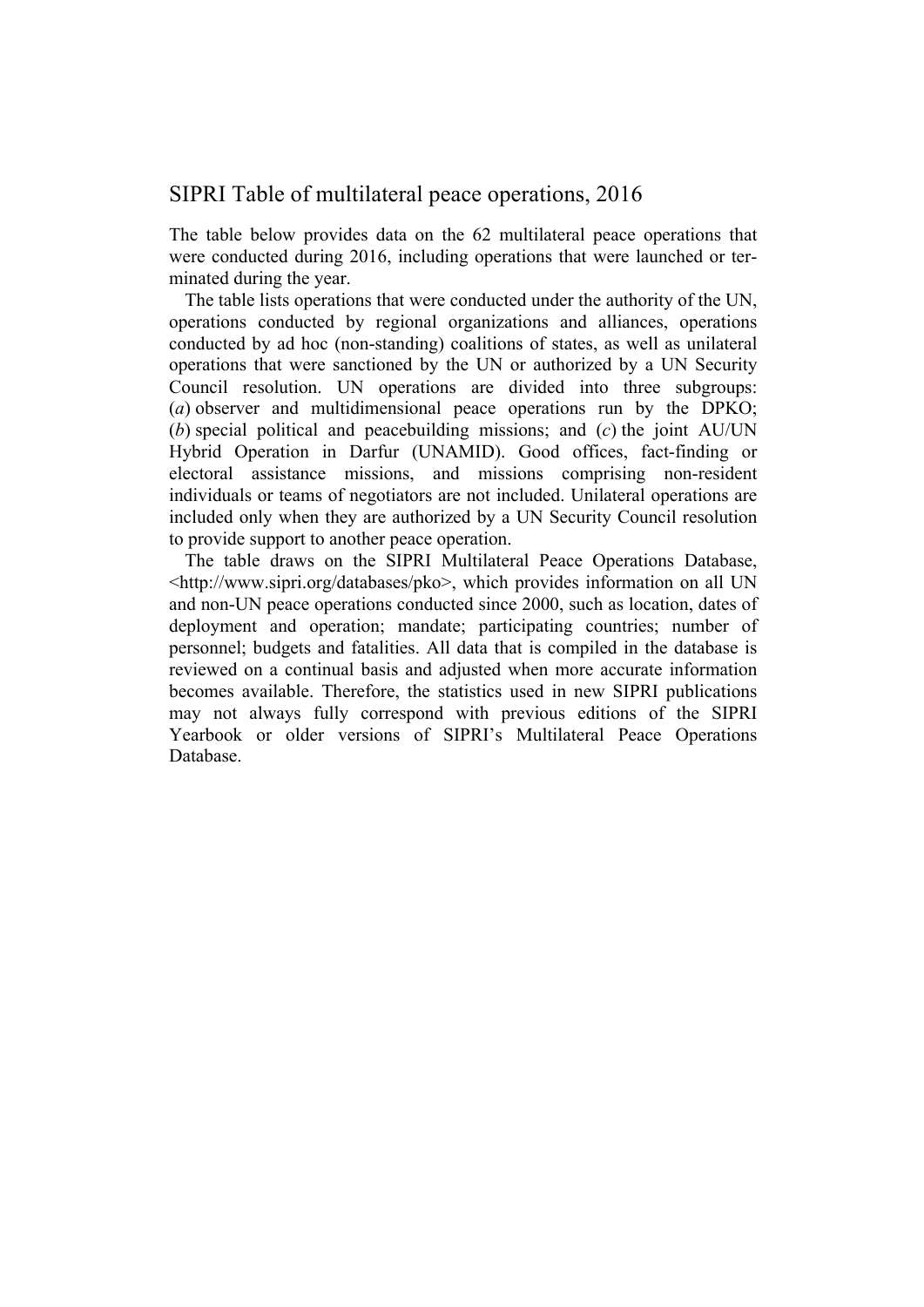## **Multilateral peace operations, 2016**

Unless otherwise stated, all figures are as of 31 December 2016 or the date of closure. Operations that closed in 2016 are shown in italic type.

| Operation                                     | <b>Start</b> | Location                                          | Mil.                     | Pol.                         | Civ.                 |
|-----------------------------------------------|--------------|---------------------------------------------------|--------------------------|------------------------------|----------------------|
| <b>UN Peacekeeping Operations<sup>a</sup></b> | 72 694       | 9459                                              | 4311                     |                              |                      |
| <b>UNTSO</b>                                  | 1948         | Middle East                                       | 150                      | $\frac{1}{2}$                | 77                   |
| <b>UNMOGIP</b>                                | 1951         | India/Pakistan                                    | 39                       | $\blacksquare$               | 24                   |
| <b>UNFICYP</b>                                | 1964         | Cyprus                                            | 885                      | 67                           | 36                   |
| <b>UNDOF</b>                                  | 1974         | Syria (Golan)                                     | 829                      | $\overline{\phantom{0}}$     | 44                   |
| <b>UNIFIL</b>                                 | 1978         | Lebanon                                           | 10 541                   | $\blacksquare$               | 234                  |
| <b>MINURSO</b>                                | 1991         | Western Sahara                                    | 219                      | $\blacksquare$               | 71                   |
| <b>MONUSCO</b>                                | 1999         | DR Congo                                          | 17 403                   | 1350                         | 779                  |
| <b>UNMIK</b>                                  | 1999         | Kosovo                                            | 7                        | 7                            | 94                   |
| <b>UNMIL</b>                                  | 2003         | Liberia                                           | 1204                     | 508                          | 268                  |
| <b>MINUSTAH</b>                               | 2004         | Haiti                                             | 2352                     | 2476                         | 278                  |
| <b>UNOCI</b>                                  | 2004         | Côte d'Ivoire                                     | 1984                     | 638                          | 223                  |
| <b>UNISFA</b>                                 | 2011         | Abyei                                             | 4468                     | 18                           | 126                  |
| <b>UNMISS</b>                                 | 2011         | South Sudan                                       | 11 3 8 4                 | 1432                         | 824                  |
| <b>MINUSMA</b>                                | 2013         | Mali                                              | 10799                    | 1258                         | 631                  |
| <b>MINUSCA</b>                                | 2014         | CAR                                               | 10 4 30                  | 1705                         | 602                  |
| <b>UN Special Political Mission</b> b         | 1071         | 17                                                | 837                      |                              |                      |
| <b>UNAMA</b>                                  | 2002         | Afghanistan                                       | 11                       | 3                            | 277                  |
| <b>UNAMI</b>                                  | 2003         | Iraq                                              | 244                      |                              | 292                  |
| <b>UNIOGBIS</b>                               | 2010         | Guinea-Bissau                                     | $\overline{\phantom{0}}$ |                              | 48                   |
| <b>UNSMIL</b>                                 | 2011         | Libya                                             |                          |                              | 116                  |
| <b>UNSOM</b>                                  | 2013         | Somalia                                           | 536                      | 14                           | 104                  |
| UN Mission in Colombia                        | 2016         | Colombia                                          | 280                      |                              | $\ddot{\phantom{0}}$ |
| UN/AU <sup>a</sup>                            |              |                                                   | 13798                    | 3296                         | 751                  |
| <b>UNAMID</b>                                 | 2007         | Sudan (Darfur)                                    | 13 798                   | 3296                         | 751                  |
| AU                                            |              |                                                   | 21 5 29                  | 380                          | 95                   |
| <b>AMISOM</b>                                 | 2007         | Somalia                                           | 21 5 20                  | 380                          | 48                   |
| <b>MISAHEL</b>                                | 2013         | Mali                                              |                          | $\qquad \qquad \blacksquare$ | $\ddot{\phantom{0}}$ |
| <b>MISAC</b>                                  | 2014         | CAR                                               |                          |                              | $\ddot{\phantom{0}}$ |
| AU Observer Mission in<br>Burundi             | 2015         | Burundi                                           | 9                        | -                            | 47                   |
| <b>ECOWAS</b>                                 |              |                                                   | 398                      | 145                          |                      |
| <b>ECOMIB</b>                                 | 2012         | Guinea-Bissau                                     | 398                      | 145                          |                      |
| EU                                            |              |                                                   | 1317                     | 331                          | 787                  |
| <b>EUFOR ALTHEA</b>                           | 2004         | Bosnia and Herzegovina                            | 523                      |                              | 21                   |
| <b>EUBAM Rafah</b>                            | 2005         | Palestinian territories<br>(Rafah Crossing Point) |                          |                              | 3                    |
| <b>EUPOL COPPS</b>                            | 2005         | Palestinian territories                           |                          | 22                           | 37                   |
| <b>EUSEC RD Congo</b>                         | 2005         | DR Congo                                          |                          |                              | 10                   |
| EUPOL Afghanistan                             | 2007         | Afghanistan                                       |                          | 24                           | 79                   |
| <b>EULEX Kosovo</b>                           | 2008         | Kosovo                                            |                          | 193                          | 218                  |
|                                               |              |                                                   |                          |                              |                      |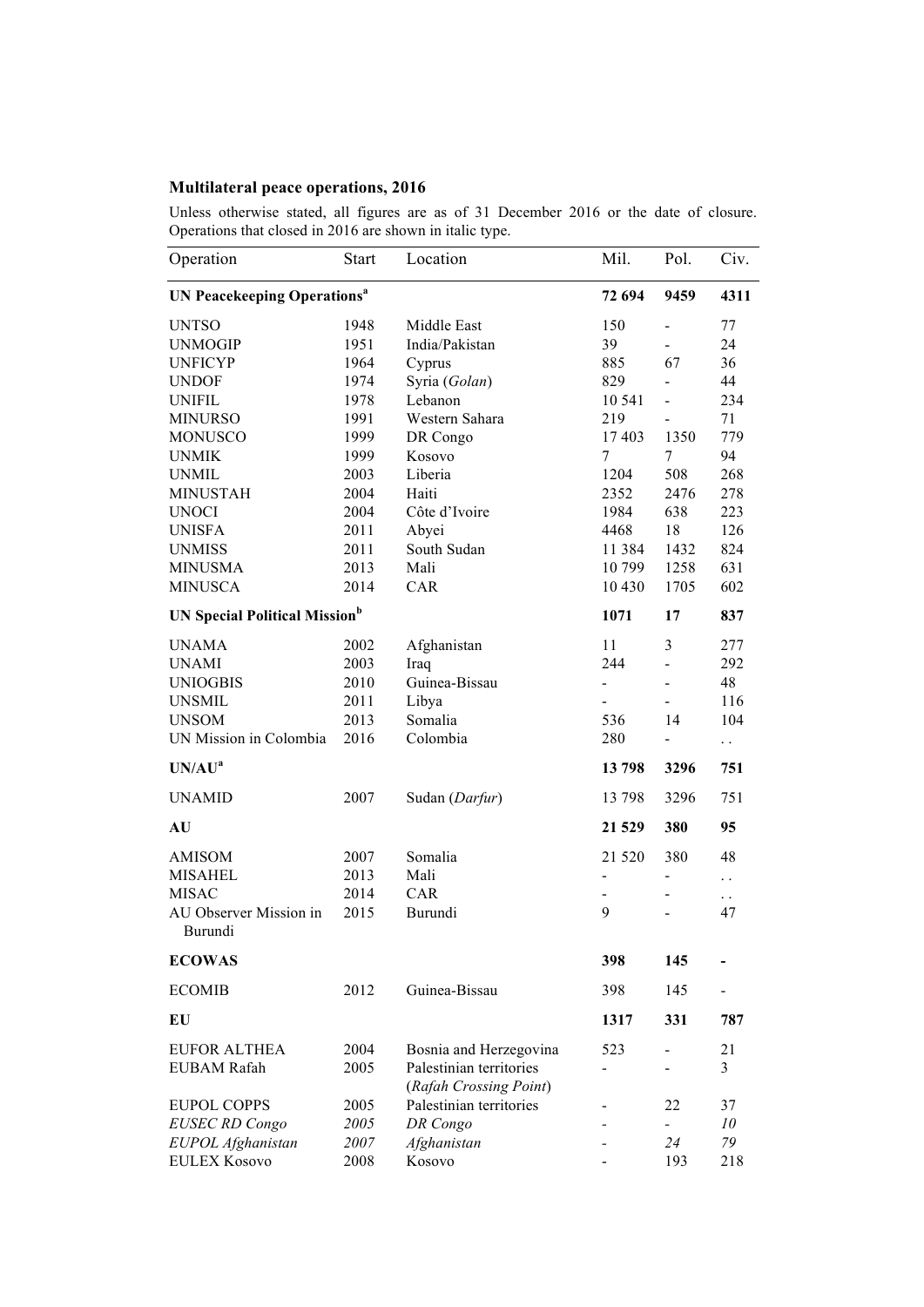| 2010<br>L.<br>Niger<br>26<br>45<br><b>EUCAP</b> Sahel Niger<br>2012<br>Mali<br>488<br>EUTM Mali<br>2013<br>20<br>$\overline{\phantom{0}}$<br><b>EUAM Ukraine</b><br>Ukraine<br>32<br>86<br>2014<br>$\blacksquare$<br><b>EUCAP</b> Sahel Mali<br>32<br>50<br>2015<br>Mali<br>EUMAM RCA<br>CAR<br>30<br>2015<br>$\overline{2}$<br><b>EUTM RCA</b><br>CAR<br>149<br>$\mathbf{1}$<br>2016<br><b>NATO</b><br>17 621<br>$\overline{\phantom{0}}$<br>1999<br><b>KFOR</b><br>Kosovo<br>4289<br>$\overline{\phantom{0}}$<br><b>RSM</b><br>2015<br>Afghanistan<br>13 3 3 2<br>$\overline{\phantom{a}}$<br>$\overline{\phantom{0}}$<br><b>OAS</b><br>23<br>Colombia<br><b>MAPP/OEA</b><br>2004<br>23<br>1020<br><b>OSCE</b><br>1992<br>34<br><b>OSCE</b> Mission to Skopje<br>Macedonia<br><b>OSCE Mission to Moldova 1993</b><br>Moldova<br>12<br><b>OSCE PRCIO</b><br>1995<br>Azerbaijan<br>6<br>(Nagorno-Karabakh)<br><b>OSCE Mission to Bosnia</b><br>1995<br>Bosnia and Herzegovina<br>27<br>and Herzegovina<br><b>OSCE</b> Presence in<br>Albania<br>1997<br>19<br>Albania<br>Kosovo<br><b>OMIK</b><br>1999<br>103<br><b>OSCE Mission to Serbia</b><br>2001<br>Serbia<br>20<br><b>OSCE SMM</b><br>2014<br>Ukraine<br>779<br>Russia <sup>c</sup><br><b>OSCE Observer Mission</b><br>2014<br>20<br>at the Russian Check-<br>(Gukovo and Donetsk<br>checkpoints)<br>points Gukovo and<br>Donetsk<br>Ad hoc coalitions of states<br>2817<br>83<br>276<br>South Korea<br><b>NNSC</b><br>1953<br>10<br>Ξ.<br>1982<br>MFO<br>Egypt (Sinai)<br>1296<br>87<br>$\frac{1}{2}$<br>JCC<br>1992<br>Moldova (Transnistria)<br>1136<br>$\overline{\phantom{a}}$<br>Bosnia and Herzegovina<br>1995<br>14<br>OHR<br><b>TIPH</b><br>1997<br>Palestinian territories<br>60<br>(Hebron)<br>Solomon Islands<br><b>RAMSI</b><br>2003<br>81<br>23<br><b>IMT</b><br>Philippines (Mindanao)<br>25<br>9<br>2004<br>2<br><b>Operation Sangaris</b><br>2013<br>CAR<br>350<br>$\overline{\phantom{0}}$<br><b>CTSAMM</b><br>2015<br>South Sudan<br>83 | <b>EUMM</b> Georgia | 2008 | Georgia |     | 207 |
|-------------------------------------------------------------------------------------------------------------------------------------------------------------------------------------------------------------------------------------------------------------------------------------------------------------------------------------------------------------------------------------------------------------------------------------------------------------------------------------------------------------------------------------------------------------------------------------------------------------------------------------------------------------------------------------------------------------------------------------------------------------------------------------------------------------------------------------------------------------------------------------------------------------------------------------------------------------------------------------------------------------------------------------------------------------------------------------------------------------------------------------------------------------------------------------------------------------------------------------------------------------------------------------------------------------------------------------------------------------------------------------------------------------------------------------------------------------------------------------------------------------------------------------------------------------------------------------------------------------------------------------------------------------------------------------------------------------------------------------------------------------------------------------------------------------------------------------------------------------------------------------------------------------------------------------------------------------------------------------------------------------------|---------------------|------|---------|-----|-----|
|                                                                                                                                                                                                                                                                                                                                                                                                                                                                                                                                                                                                                                                                                                                                                                                                                                                                                                                                                                                                                                                                                                                                                                                                                                                                                                                                                                                                                                                                                                                                                                                                                                                                                                                                                                                                                                                                                                                                                                                                                   | <b>EUTM</b> Somalia |      | Somalia | 127 | 10  |
|                                                                                                                                                                                                                                                                                                                                                                                                                                                                                                                                                                                                                                                                                                                                                                                                                                                                                                                                                                                                                                                                                                                                                                                                                                                                                                                                                                                                                                                                                                                                                                                                                                                                                                                                                                                                                                                                                                                                                                                                                   |                     |      |         |     |     |
|                                                                                                                                                                                                                                                                                                                                                                                                                                                                                                                                                                                                                                                                                                                                                                                                                                                                                                                                                                                                                                                                                                                                                                                                                                                                                                                                                                                                                                                                                                                                                                                                                                                                                                                                                                                                                                                                                                                                                                                                                   |                     |      |         |     |     |
|                                                                                                                                                                                                                                                                                                                                                                                                                                                                                                                                                                                                                                                                                                                                                                                                                                                                                                                                                                                                                                                                                                                                                                                                                                                                                                                                                                                                                                                                                                                                                                                                                                                                                                                                                                                                                                                                                                                                                                                                                   |                     |      |         |     |     |
|                                                                                                                                                                                                                                                                                                                                                                                                                                                                                                                                                                                                                                                                                                                                                                                                                                                                                                                                                                                                                                                                                                                                                                                                                                                                                                                                                                                                                                                                                                                                                                                                                                                                                                                                                                                                                                                                                                                                                                                                                   |                     |      |         |     |     |
|                                                                                                                                                                                                                                                                                                                                                                                                                                                                                                                                                                                                                                                                                                                                                                                                                                                                                                                                                                                                                                                                                                                                                                                                                                                                                                                                                                                                                                                                                                                                                                                                                                                                                                                                                                                                                                                                                                                                                                                                                   |                     |      |         |     |     |
|                                                                                                                                                                                                                                                                                                                                                                                                                                                                                                                                                                                                                                                                                                                                                                                                                                                                                                                                                                                                                                                                                                                                                                                                                                                                                                                                                                                                                                                                                                                                                                                                                                                                                                                                                                                                                                                                                                                                                                                                                   |                     |      |         |     |     |
|                                                                                                                                                                                                                                                                                                                                                                                                                                                                                                                                                                                                                                                                                                                                                                                                                                                                                                                                                                                                                                                                                                                                                                                                                                                                                                                                                                                                                                                                                                                                                                                                                                                                                                                                                                                                                                                                                                                                                                                                                   |                     |      |         |     |     |
|                                                                                                                                                                                                                                                                                                                                                                                                                                                                                                                                                                                                                                                                                                                                                                                                                                                                                                                                                                                                                                                                                                                                                                                                                                                                                                                                                                                                                                                                                                                                                                                                                                                                                                                                                                                                                                                                                                                                                                                                                   |                     |      |         |     |     |
|                                                                                                                                                                                                                                                                                                                                                                                                                                                                                                                                                                                                                                                                                                                                                                                                                                                                                                                                                                                                                                                                                                                                                                                                                                                                                                                                                                                                                                                                                                                                                                                                                                                                                                                                                                                                                                                                                                                                                                                                                   |                     |      |         |     |     |
|                                                                                                                                                                                                                                                                                                                                                                                                                                                                                                                                                                                                                                                                                                                                                                                                                                                                                                                                                                                                                                                                                                                                                                                                                                                                                                                                                                                                                                                                                                                                                                                                                                                                                                                                                                                                                                                                                                                                                                                                                   |                     |      |         |     |     |
|                                                                                                                                                                                                                                                                                                                                                                                                                                                                                                                                                                                                                                                                                                                                                                                                                                                                                                                                                                                                                                                                                                                                                                                                                                                                                                                                                                                                                                                                                                                                                                                                                                                                                                                                                                                                                                                                                                                                                                                                                   |                     |      |         |     |     |
|                                                                                                                                                                                                                                                                                                                                                                                                                                                                                                                                                                                                                                                                                                                                                                                                                                                                                                                                                                                                                                                                                                                                                                                                                                                                                                                                                                                                                                                                                                                                                                                                                                                                                                                                                                                                                                                                                                                                                                                                                   |                     |      |         |     |     |
|                                                                                                                                                                                                                                                                                                                                                                                                                                                                                                                                                                                                                                                                                                                                                                                                                                                                                                                                                                                                                                                                                                                                                                                                                                                                                                                                                                                                                                                                                                                                                                                                                                                                                                                                                                                                                                                                                                                                                                                                                   |                     |      |         |     |     |
|                                                                                                                                                                                                                                                                                                                                                                                                                                                                                                                                                                                                                                                                                                                                                                                                                                                                                                                                                                                                                                                                                                                                                                                                                                                                                                                                                                                                                                                                                                                                                                                                                                                                                                                                                                                                                                                                                                                                                                                                                   |                     |      |         |     |     |
|                                                                                                                                                                                                                                                                                                                                                                                                                                                                                                                                                                                                                                                                                                                                                                                                                                                                                                                                                                                                                                                                                                                                                                                                                                                                                                                                                                                                                                                                                                                                                                                                                                                                                                                                                                                                                                                                                                                                                                                                                   |                     |      |         |     |     |
|                                                                                                                                                                                                                                                                                                                                                                                                                                                                                                                                                                                                                                                                                                                                                                                                                                                                                                                                                                                                                                                                                                                                                                                                                                                                                                                                                                                                                                                                                                                                                                                                                                                                                                                                                                                                                                                                                                                                                                                                                   |                     |      |         |     |     |
|                                                                                                                                                                                                                                                                                                                                                                                                                                                                                                                                                                                                                                                                                                                                                                                                                                                                                                                                                                                                                                                                                                                                                                                                                                                                                                                                                                                                                                                                                                                                                                                                                                                                                                                                                                                                                                                                                                                                                                                                                   |                     |      |         |     |     |
|                                                                                                                                                                                                                                                                                                                                                                                                                                                                                                                                                                                                                                                                                                                                                                                                                                                                                                                                                                                                                                                                                                                                                                                                                                                                                                                                                                                                                                                                                                                                                                                                                                                                                                                                                                                                                                                                                                                                                                                                                   |                     |      |         |     |     |
|                                                                                                                                                                                                                                                                                                                                                                                                                                                                                                                                                                                                                                                                                                                                                                                                                                                                                                                                                                                                                                                                                                                                                                                                                                                                                                                                                                                                                                                                                                                                                                                                                                                                                                                                                                                                                                                                                                                                                                                                                   |                     |      |         |     |     |
|                                                                                                                                                                                                                                                                                                                                                                                                                                                                                                                                                                                                                                                                                                                                                                                                                                                                                                                                                                                                                                                                                                                                                                                                                                                                                                                                                                                                                                                                                                                                                                                                                                                                                                                                                                                                                                                                                                                                                                                                                   |                     |      |         |     |     |
|                                                                                                                                                                                                                                                                                                                                                                                                                                                                                                                                                                                                                                                                                                                                                                                                                                                                                                                                                                                                                                                                                                                                                                                                                                                                                                                                                                                                                                                                                                                                                                                                                                                                                                                                                                                                                                                                                                                                                                                                                   |                     |      |         |     |     |
|                                                                                                                                                                                                                                                                                                                                                                                                                                                                                                                                                                                                                                                                                                                                                                                                                                                                                                                                                                                                                                                                                                                                                                                                                                                                                                                                                                                                                                                                                                                                                                                                                                                                                                                                                                                                                                                                                                                                                                                                                   |                     |      |         |     |     |
|                                                                                                                                                                                                                                                                                                                                                                                                                                                                                                                                                                                                                                                                                                                                                                                                                                                                                                                                                                                                                                                                                                                                                                                                                                                                                                                                                                                                                                                                                                                                                                                                                                                                                                                                                                                                                                                                                                                                                                                                                   |                     |      |         |     |     |
|                                                                                                                                                                                                                                                                                                                                                                                                                                                                                                                                                                                                                                                                                                                                                                                                                                                                                                                                                                                                                                                                                                                                                                                                                                                                                                                                                                                                                                                                                                                                                                                                                                                                                                                                                                                                                                                                                                                                                                                                                   |                     |      |         |     |     |
|                                                                                                                                                                                                                                                                                                                                                                                                                                                                                                                                                                                                                                                                                                                                                                                                                                                                                                                                                                                                                                                                                                                                                                                                                                                                                                                                                                                                                                                                                                                                                                                                                                                                                                                                                                                                                                                                                                                                                                                                                   |                     |      |         |     |     |
|                                                                                                                                                                                                                                                                                                                                                                                                                                                                                                                                                                                                                                                                                                                                                                                                                                                                                                                                                                                                                                                                                                                                                                                                                                                                                                                                                                                                                                                                                                                                                                                                                                                                                                                                                                                                                                                                                                                                                                                                                   |                     |      |         |     |     |
|                                                                                                                                                                                                                                                                                                                                                                                                                                                                                                                                                                                                                                                                                                                                                                                                                                                                                                                                                                                                                                                                                                                                                                                                                                                                                                                                                                                                                                                                                                                                                                                                                                                                                                                                                                                                                                                                                                                                                                                                                   |                     |      |         |     |     |
|                                                                                                                                                                                                                                                                                                                                                                                                                                                                                                                                                                                                                                                                                                                                                                                                                                                                                                                                                                                                                                                                                                                                                                                                                                                                                                                                                                                                                                                                                                                                                                                                                                                                                                                                                                                                                                                                                                                                                                                                                   |                     |      |         |     |     |
|                                                                                                                                                                                                                                                                                                                                                                                                                                                                                                                                                                                                                                                                                                                                                                                                                                                                                                                                                                                                                                                                                                                                                                                                                                                                                                                                                                                                                                                                                                                                                                                                                                                                                                                                                                                                                                                                                                                                                                                                                   |                     |      |         |     |     |
|                                                                                                                                                                                                                                                                                                                                                                                                                                                                                                                                                                                                                                                                                                                                                                                                                                                                                                                                                                                                                                                                                                                                                                                                                                                                                                                                                                                                                                                                                                                                                                                                                                                                                                                                                                                                                                                                                                                                                                                                                   |                     |      |         |     |     |
|                                                                                                                                                                                                                                                                                                                                                                                                                                                                                                                                                                                                                                                                                                                                                                                                                                                                                                                                                                                                                                                                                                                                                                                                                                                                                                                                                                                                                                                                                                                                                                                                                                                                                                                                                                                                                                                                                                                                                                                                                   |                     |      |         |     |     |
|                                                                                                                                                                                                                                                                                                                                                                                                                                                                                                                                                                                                                                                                                                                                                                                                                                                                                                                                                                                                                                                                                                                                                                                                                                                                                                                                                                                                                                                                                                                                                                                                                                                                                                                                                                                                                                                                                                                                                                                                                   |                     |      |         |     |     |
|                                                                                                                                                                                                                                                                                                                                                                                                                                                                                                                                                                                                                                                                                                                                                                                                                                                                                                                                                                                                                                                                                                                                                                                                                                                                                                                                                                                                                                                                                                                                                                                                                                                                                                                                                                                                                                                                                                                                                                                                                   |                     |      |         |     |     |
|                                                                                                                                                                                                                                                                                                                                                                                                                                                                                                                                                                                                                                                                                                                                                                                                                                                                                                                                                                                                                                                                                                                                                                                                                                                                                                                                                                                                                                                                                                                                                                                                                                                                                                                                                                                                                                                                                                                                                                                                                   |                     |      |         |     |     |
|                                                                                                                                                                                                                                                                                                                                                                                                                                                                                                                                                                                                                                                                                                                                                                                                                                                                                                                                                                                                                                                                                                                                                                                                                                                                                                                                                                                                                                                                                                                                                                                                                                                                                                                                                                                                                                                                                                                                                                                                                   |                     |      |         |     |     |

 $-$  = not applicable; .. = information not available; AMISOM = AU Mission in Somalia;  $CAR = Central African Republic$ ;  $AU = African Union$ ;  $Civ = international civilian personnel$ ; CTSAMM = Ceasefire and Transitional Security Arrangements Monitoring Mechanism; DRC = Democratic Republic of the Congo; ECOMIB = ECOWAS Mission in Guinea-Bissau; ECOWAS = Economic Community of West African States; EU = European Union; EUAM Ukraine = EU Advisory Mission for Civilian Security Sector Reform Ukraine; EUBAM Rafah = EU Border Assistance Mission for the Rafah Crossing Point; EUCAP Sahel Mali = EU Common Security and Defence Policy (CSDP) Mission in Mali; EUCAP Sahel Niger = EU